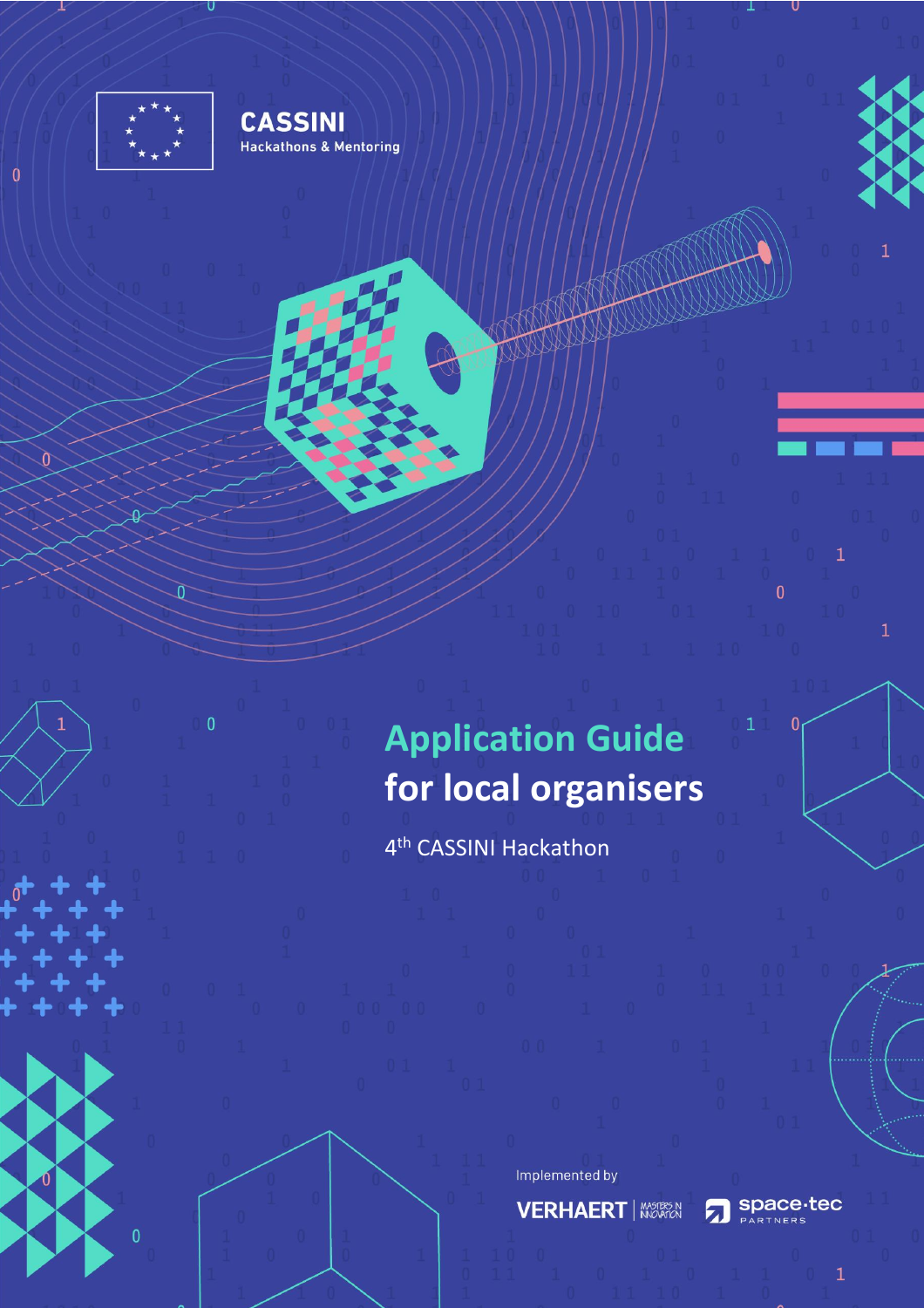# **Application Guide**

This guide is intended to provide you with all information you need for applying to the open call for local organisers for the fourth edition of the CASSINI Hackathons on 4-6 November 2022.

# Contents

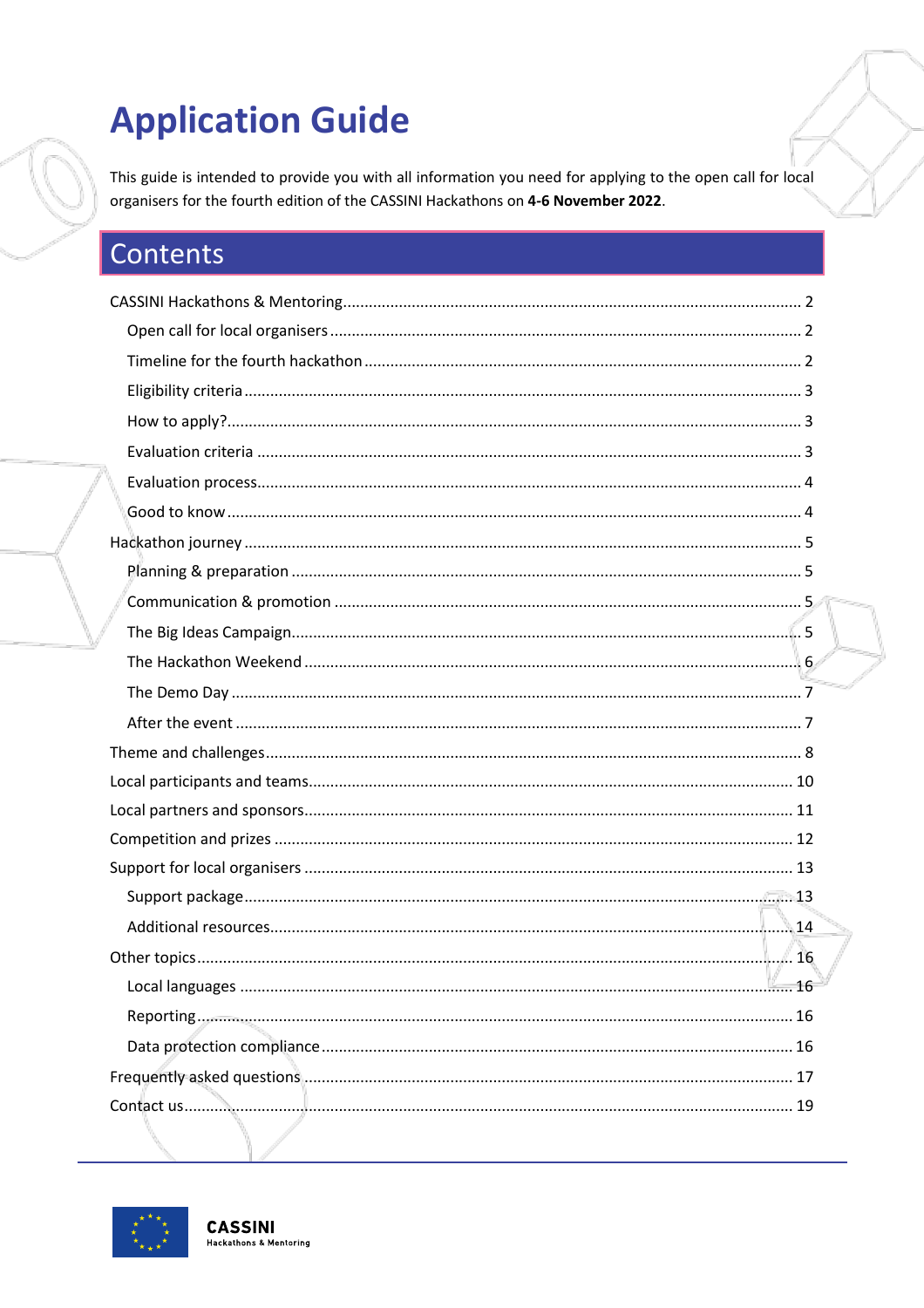# <span id="page-2-0"></span>**CASSINI Hackathons & Mentoring**

The CASSINI Hackathons & Mentoring is the first action in the implementation of CASSINI, the European Commission's new initiative to support innovative entrepreneurs, start-ups, and SMEs in the space industry, including New Space, during 2021-2027.

The CASSINI Hackathons are a series of semi-annual hackathons that tackle global challenges with European space technologies. Each hackathon is a hybrid event that takes place in 10 different locations across Europe simultaneously. The purpose to bring together young entrepreneurs, technologists, and researchers from around Europe and to provide an attractive environment to develop innovative applications and learn about the European space programmes. Participants will be supported with training resources and dedicated sessions on how to access these data and services and with training to publicly showcase their solutions. The three winners of each hackathon receive access to the CASSINI Mentoring, a tailor-made mentoring and coaching scheme.

[VERHAERT New Products & Services](https://verhaert.com/) an[d SpaceTec Partners](https://www.spacetec.partners/) form the core team implementing the CASSINI Hackathons & Mentoring action on behalf the European Union Agency for the Space Programme (EUSPA).

# <span id="page-2-1"></span>Open call for local organisers

With this call we are looking for partners who are motivated to support the next generation of space-based entrepreneurs by becoming a local organiser. Our local organisers co-organise the hybrid event on a local level, implementing the hackathon concept across Europe.

As a local organiser you have the opportunity to host a hackathon location within the framework of the CASSINI Hackathons. This allows you to engage with your local ecosystem to solve important problems for industry and government with the power of space technologies. In addition, you will be able to expand your European network and position your organisation in the leading space entrepreneurship ecosystem.

# <span id="page-2-2"></span>Timeline for the fourth hackathon

The dates for the 4<sup>th</sup> CASSINI Hackathon stated below are tentative and can be subject to change due to decisions of the European Commission or the European Union Agency for the Space Programme. In case the dates change after your application or selection as local organiser, you will have the opportunity to decide if you still want to be a local organiser for this edition of the CASSINI Hackathons.

Key dates to consider for the 4<sup>th</sup> CASSINI Hackathon:

- 23 May 2022: Start call for local organisers
- 23 June 2022: Deadline call for local organisers
- 1 July 2022: Onboarding and start preparation phase
- 1 September 2022: Start promotion campaign and registrations
- From 17 October until 20 October 2022: The Big Ideas Campaign

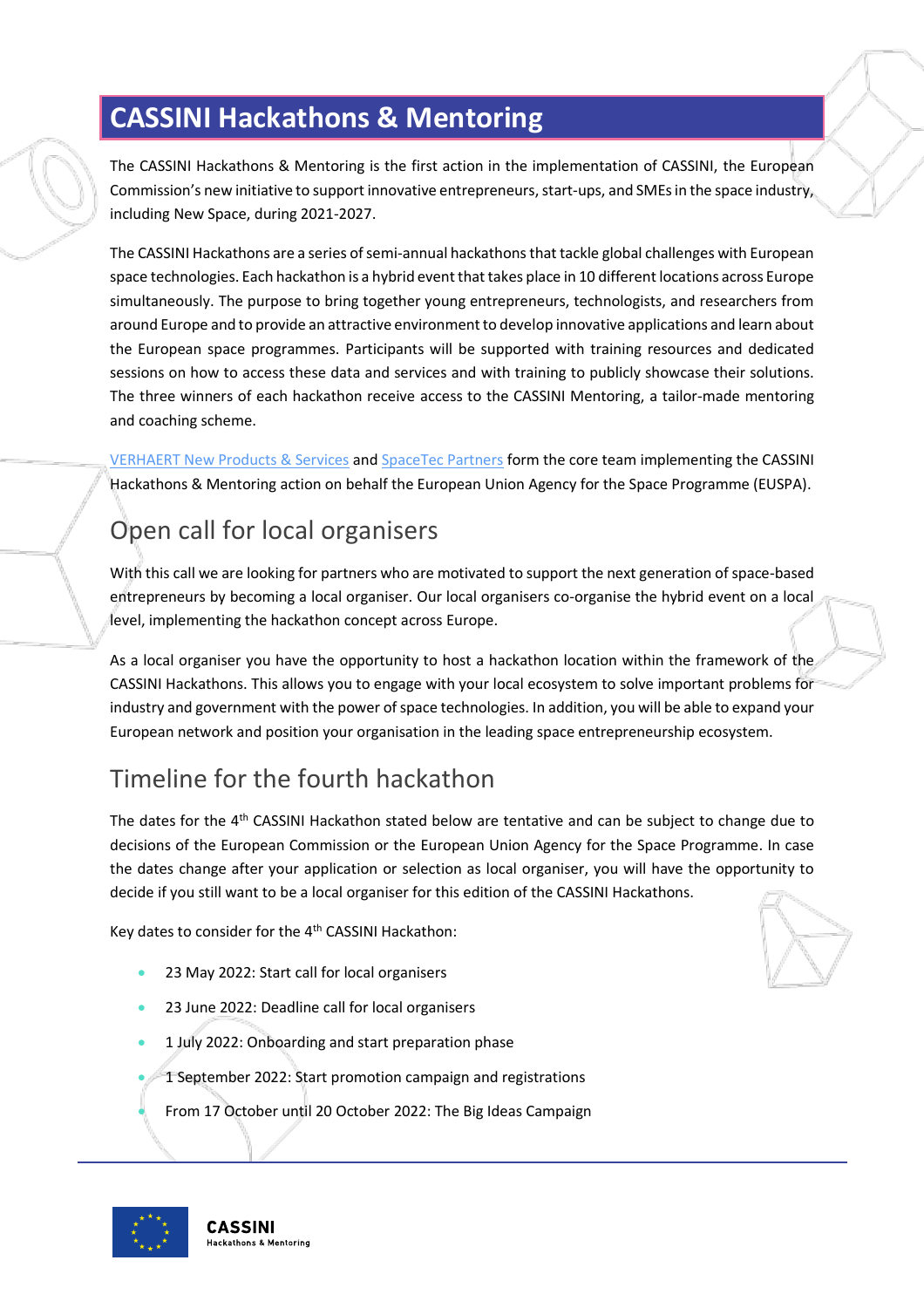- From 4 November until 6 November 2022: The Hackathon Weekend
- 9 November 2022: The Demo Day

# **Application process**

### <span id="page-3-0"></span>Eligibility criteria

Local organisers must be a legal entity of the EU27, Norway, Iceland, or Switzerland or have established their organisation in the territory of one of these countries. Only applications from eligible applicants will be considered for evaluation.

Applicants must have demonstrated experience in organising hackathons, innovation competitions, or providing innovation support such as business incubator or accelerator operations. Applicants must also have the organisational capability to host a hackathon location.

### <span id="page-3-1"></span>How to apply?

If you want to become a local organiser for one of the CASSINI Hackathons, you must prepare and submit the following documents:

- An application document based on the application template for local organisers
- A budget based on the budget template for local organisers

Your application document should be brief and answer the questions in the template. You can provide additional information, if relevant for your application. But please, do not write a lengthy document.

You must submit the application documents and any attachments vi[a hackathons.cassini.eu/organisers.](https://hackathons.cassini.eu/organisers) The application deadline for the fourth CASSINI Hackathon is the **23rd of June 2022 at 23:59 CET.**

### <span id="page-3-2"></span>Evaluation criteria

Your application will be evaluated based on four criteria:

- The quality of your plan for communication and promotion of your local hackathon, and your commitment on the number of participants (25%)
- The involvement of relevant partners from your local ecosystem (e.g., governments, universities, research centres, companies, etc.) (25%)
- Your capability to host a hybrid/virtual event with remote participants, to ensure a digital connection with the central virtual hub and the other local hackathons and to provide digital tools to access and use to Copernicus and/or Galileo/EGNOS data (25%)
- Your experience with space-based and/or information technologies (e.g., earth observation techniques, geographic information systems, global navigation and positioning, big data, data analytics and artificial intelligence) (25%)

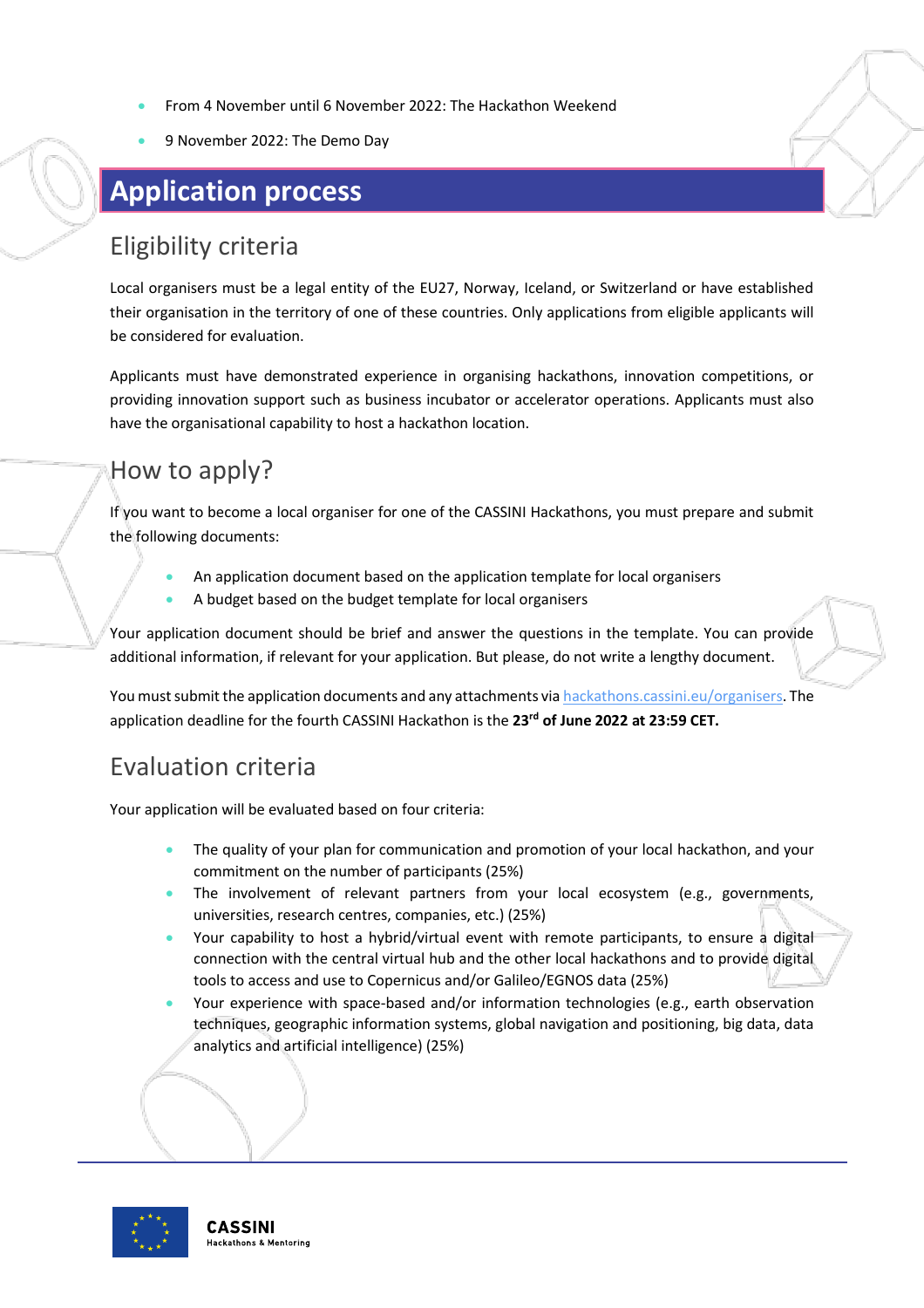### <span id="page-4-0"></span>Evaluation process

Your application must be submitted before the deadline and must be complete. Incomplete applications and those received after the deadline, will not be accepted for evaluation. An evaluation board, composed of independent jury members, will review, and evaluate the application documents and score them according to the evaluation criteria and their associated weighting factors.

The evaluation board will ensure a geographic spread across the eligible countries:

- A maximum of two local organisers from the same country can be selected per hackathon edition, provided that these two hackathon locations are organised in different cities. In case multiple applications are received for a hackathon location in one city, only the highest-scored application will be considered for selection. In case multiple applications are received for a hackathon location in one country, then only the two highest-scored applications will be considered for selection.
- In case more than 10 applications are received, preference will be given to **new locations**, where no hackathon has been organised previously.

The evaluation board will select **up to 10 local organisers** based on their ranking and the above rules. Applications should have a minimum score of 60% to be selected. In case that local organisers receive the same score, the representatives of the European Commission and EUSPA on the evaluation board will make the final decision about which application will be selected.

After the selection of local organisers, the contact persons mentioned on the application documents will be informed of the decision. While the process is usually shorter, this can take up to one month after the closing date of the call.

In case you are not selected as a local organiser, you can ask the core team for feedback on why your application was not selected in a verbal debriefing.

In case you are selected, the core team will take steps to sign the necessary documents and start the onboarding process.

### <span id="page-4-1"></span>Good to know

Activities promoting or related to alcohol, tobacco, religion, politics, intolerance, violence, firearms, pornography, obscenity, gambling, or illegal drugs are explicitly excluded from this open call.



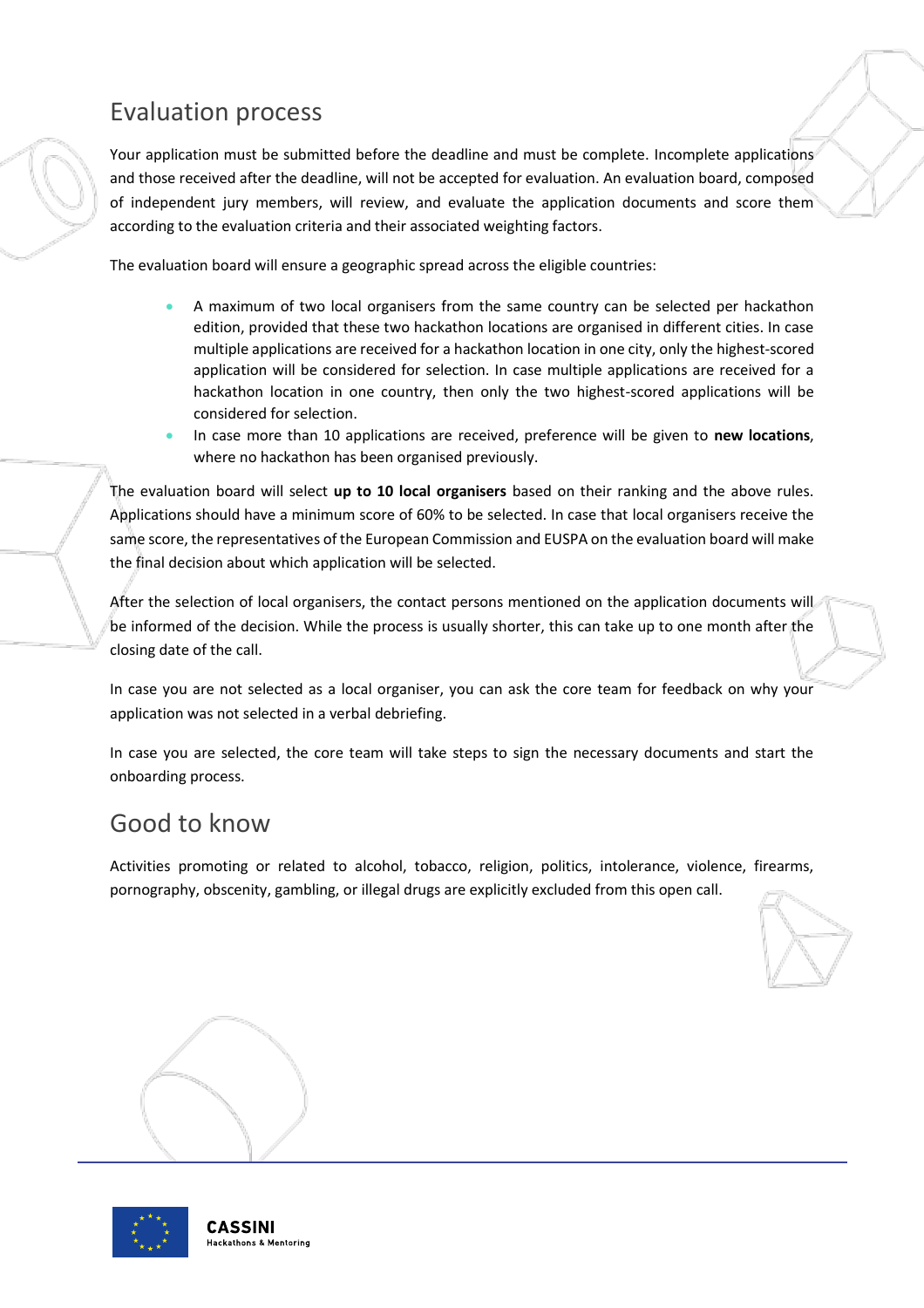# <span id="page-5-0"></span>**Hackathon journey**

As a local organiser you will be the anchor point for participants their hackathon journey. This section provides a conceptual example of the hackathon concept. This should provide you with sufficient detail to formulate your application.

### <span id="page-5-1"></span>Planning & preparation

After selection, the core team will extend local organiser agreements and onboard the local organisers. An introduction meeting will be held to align all local organisers. Local organisers will also receive access to the platforms and tools through which the event will be run in this period.

Following onboarding, local organisers start planning and preparing the hackathon in their location. It is up to local organisers to make all necessary arrangements to produce a successful local hackathon. This includes but is not limited to the following activities:

- Event planning and preparation
- Contracting local suppliers
- Setting up the local infrastructure
- Engaging local facilitators and experts
- Involving relevant partners from the local ecosystem

Local organisers are expected to join the weekly coordination calls with the core team and all other local organisers. These calls are intended to share information, provide training (on the platforms & tools, communication & promotion, etc.) and for questions and feedback. The weekly calls run from 24 August until the end of the hackathon period, 16 November, and will be a 1-hour training and coordination call per week.

### <span id="page-5-2"></span>Communication & promotion

The next milestone is the start of the communication and promotion activities. For the 4<sup>th</sup> CASSINI Hackathon, promotion activities should begin on the 1<sup>st</sup> of September 2022. With the start of the campaign, the registrations for the hackathon will open. Local organisers should have the key content for the website prepared by this date (venue, sponsors, prizes, etc.).

Local organisers are responsible to attract high-quality participants for their hackathon location. Therefore they should run a communication and promotion campaign to selected target groups in their local ecosystem. The core team will work closely with local organisers to support their communication and promotion efforts by providing help on a local marketing strategy and plan, paid advertising on social media, and the creation of local marketing collateral.

# <span id="page-5-3"></span>The Big Ideas Campaign

A few weeks before the hackathon, we will run a campaign to promote the hackathon. This campaign explores the theme, challenges, and inspires participants with the possibilities of space technologies and calls them to action.

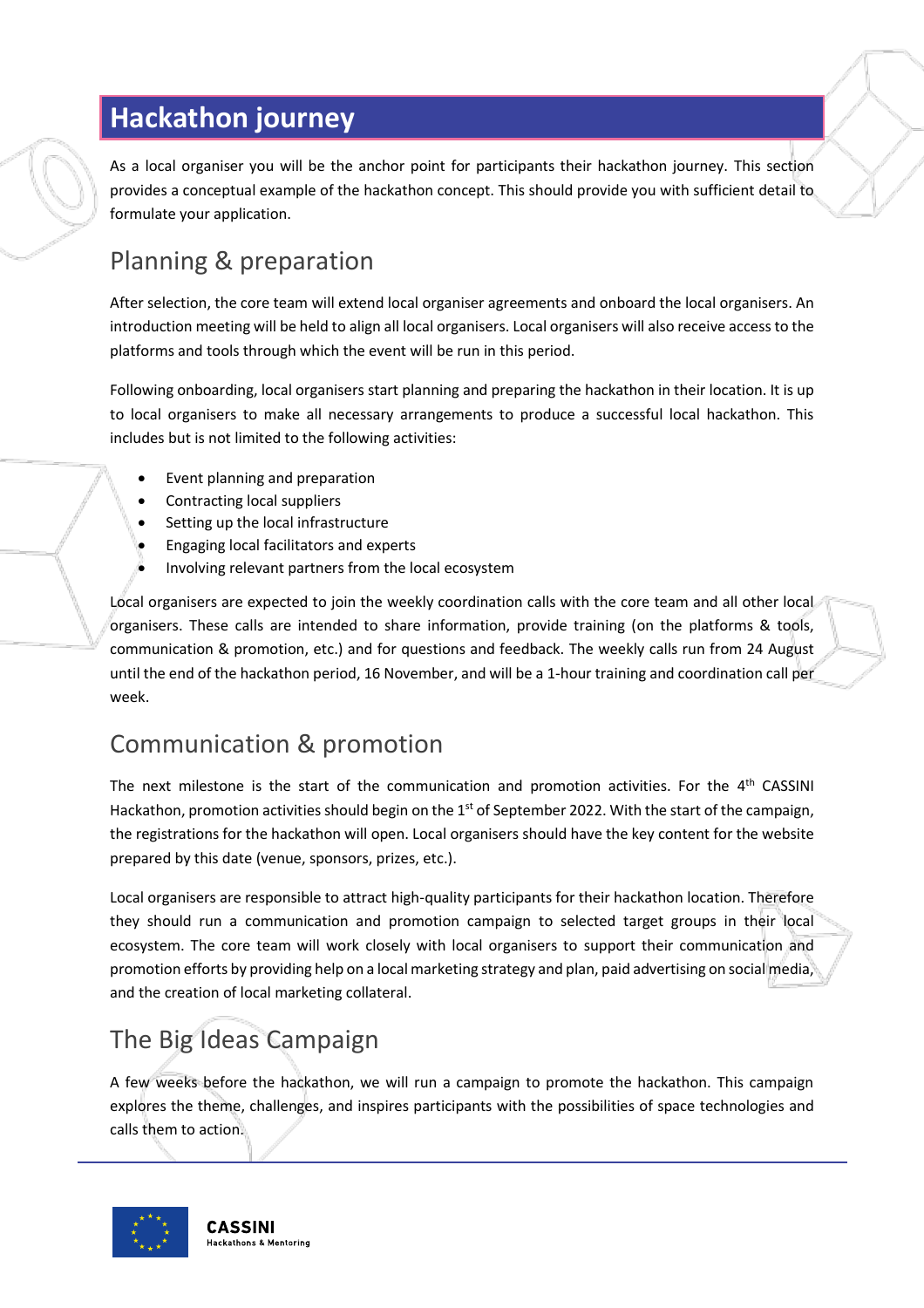The Big Idea Campaign for the 4<sup>th</sup> CASSINI Hackathon will take place from the 17<sup>th</sup> to 20<sup>th</sup> of October 2022. Over the course of the campaign, both the core team and the local organisers will host a number of virtual/hybrid sessions. Those interested in participating in the hackathon will be able to pick and choose from the programme.

As a local organiser you are responsible for organising and facilitating the local side of the Big Ideas Campaign. Local organisers should host at least one virtual/hybrid sessions:

- A local info session to inform about the hackathon or
- Optional: A theme or technology-related session to inspire participants

We are interested to learn from your application how you would like to fill in the Big Ideas Campaign for your hackathon location within this framework.

### <span id="page-6-0"></span>The Hackathon Weekend

The hackathon itself will take place over a weekend from the **4 th to 6 th of November 2022**.

#### **Friday evening**

The kick-off of the event will take place on Friday evening with a plenary welcome from the organisers at the central virtual hub. Hackathon locations are then welcomed to follow up with their own welcome sessions for local participants.

After the kick-off and a possible last-minute team formation session, the hacking starts. Hackathon participants can then start working with their team. This first evening is an excellent opportunity for shaping and defining the idea for the hackathon project. Local organisers are responsible to facilitate the innovation process and coach the teams during the hackathon.

#### **Saturday**

On Saturday morning, the hacking continues after a short plenary reboot session. Teams will be encouraged to work both on validating the problem and building a solution for it. Local organisers are responsible to facilitate the innovation process, provide check-in or training sessions as necessary and make available experts who can help the teams in a one-on-one setting. Local organisers can design this part of the programme based on their own capabilities and those of their partners. It is recommended to offer both technical and business support, so that different profiles in the teams can find the support they require.

The first day of hacking concludes with a sharing session. This one is focused on sharing experience, not only between the teams participating in a hackathon location, but also between the teams in other hackathon locations.

In between the reboot session and the sharing session, the live stream from the central virtual hub will facilitate interesting talks, live coverage of the hackathon locations and some participant engagement activities. Local organisers are responsible for ensuring they are available for live interviews and to facilitate access to selected teams for the live stream. Therefore, it will be necessary that a local organiser has a dedicated media coordinator available during the weekend, who will be in direct communication with the

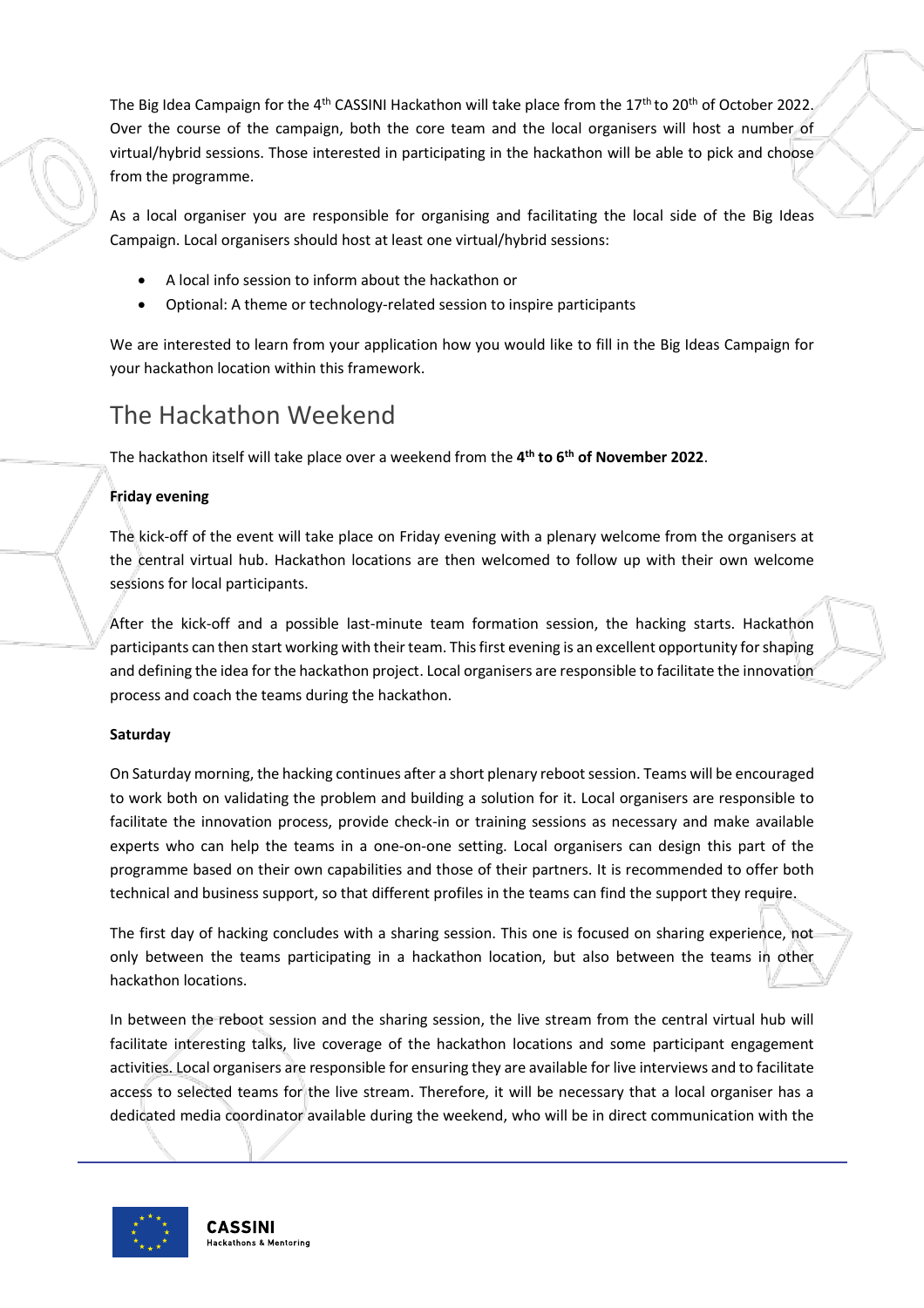central virtual hub. Local organisers also need to ensure a live video connection, preferably with the audiovisual equipment provided by the core team.

Local organisers can offer on-site hacking during the Saturday night but are not required to do so.

#### **Sunday**

On Sunday, the hacking continues. The teams will be working mainly on their prototype, but also need to create a pitch presentation. Local organisers should provide adequate support to help the teams deliver a compelling pitch. At the end of the hacking phase, all teams are required to submit a summary of their project, the prototype they worked on and their pitch presentation.

Local organisers will then organise a local pitch round and award ceremony. **A common scoring matrix is to be used across all hackathon locations.** For the rest, local organisers can also shape this part of the hackathon.

The live stream from the central virtual hub again integrates local stories and footage with other video reports. The weekend ends with a closing session for all participants, organisers, crew members, facilitators, experts, and other audiences.

We are interested to learn from your application how you would like to fill in the Hackathon Weekend for your hackathon location within this framework.

### <span id="page-7-0"></span>The Demo Day

In the week following the hackathon, the local winners compete in a pitch round at European level. The Demo Day for the 4 th CASSINI Hackathon takes place on the **9 th of November 2022**.

In this virtual evening event, the local winners compete to be selected among the top three teams in the CASSINI Hackathon. The teams will pitch their idea to a professional jury and will be evaluated based on a common set of evaluation criteria. Finally, the overall winners are announced at the award show immediately following the evaluations.

This part of the hackathon event is organised by the core team and facilitated from the central virtual hub. Local organisers are responsible to help the local winners prepare their pitch for the Demo Day. In addition, they should encourage other teams to join the event and facilitate this if possible.

### <span id="page-7-1"></span>After the event

The core team and the local organisers will work together on the ex-post communication. Local organisers are required to provide a final report on their activities and results.

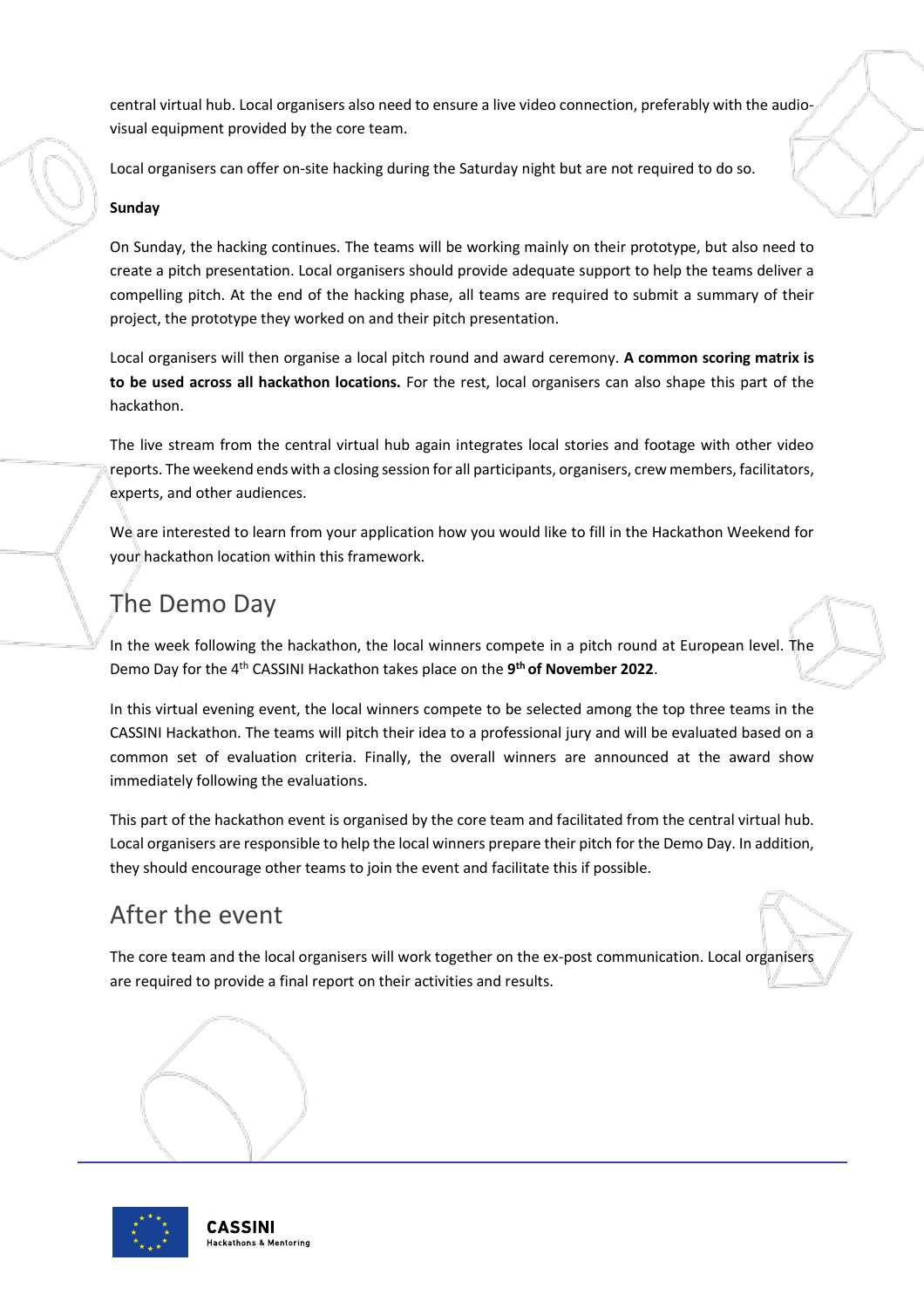### <span id="page-8-0"></span>**Theme and challenges**

The 4<sup>th</sup> CASSINI hackathon will challenge participants to develop new products and services using the EU space technologies to contribute to the future of finance, insurance, and investments.

#### Theme: 'Space for the financial world'

The acceleration in digitisation and digital engagement in the financial sector is driving a hunger for modern data and analytics tools together with new technologies such as artificial intelligence and **blockchain**. The fourth CASSINI Hackathon will focus on how European space technologies feature in the future of finance, insurance, and investments. Geospatial information from Copernicus, and/or timing and positioning technologies from Galileo can help advance the digitalisation and **greening** of the sector. From understanding the impact of our climate on commodities trading, through to better assessing the risk of investment and insurance, the options are countless.

Discover the EU space programmes in focus for the 4th CASSINI Hackathon:

- **Earth observation:** Participants may develop ideas/concepts for new products and services that utilise geospatial information from Copernicus Earth observation data and its services to generate new insights into publicly traded companies, predict commodity performance and feed risk assessments and insurance models.
- **Satellite positioning:** Participants may develop ideas/concepts for new products and services that use timing and positioning information from Galileo to understand movements support the finance sector with time-stamping transactions and claims assessments.

#### Challenge #1: Enabling green and sustainable investment

Environmental, social, and governance (ESG) factors are increasingly being applied by investors to identify material risks and growth opportunities. Socially responsible investing (SRI) takes this one step further by looking at companies engaged in social justice, environmental sustainability, and alternative energy/clean technology efforts. But it is not only about new investments – existing companies can also work toward carbon neutrality and offsetting their carbon footprint. In our natural world, this may look like the protection and investment in the Earth's carbon sinks such as our oceans, forests and soils and carbon emissions trading.

This challenge tasks participants to develop products, devices, or services that leverage European space data, information and signals from Copernicus and Galileo to enable green, sustainable, and impactful investments. We encourage participants to dive into the areas of:

- Social or environmental impact investing
- ESG and SRI focused portfolio development
- Sustainable business operations
- Carbon offset trading

#### Challenge #2: Innovating financial tools and technologies

The significant volumes of satellite-based EO data as well as GNSS timing and positioning information can offer companies a competitive advantage in the marketplace. Satellite imagery is a tool used in parametric (or index-based) insurance solutions, and the same imagery can help to protect vulnerable populations and natural ecosystems against natural disasters with comprehensive insurance services. Insurers, reinsurers, and financial institutions also benefit stand to benefit further with refined risk models, more accurate

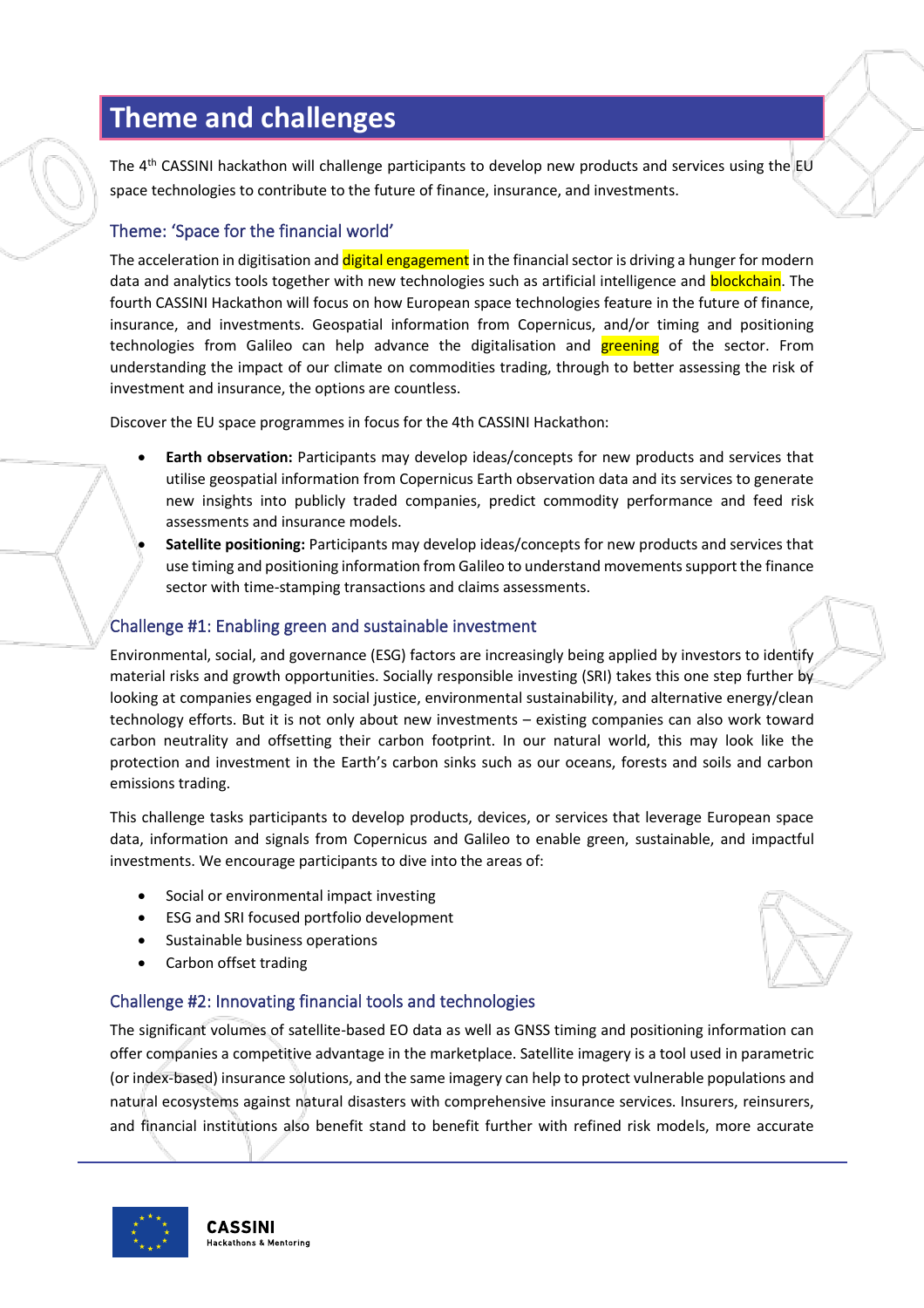damage assessments and new index products all supported by space data and information. Claims assessments and timestamping of transactions in finance is another interesting area that GNSS can bring added-value to.

This challenge tasks participants to develop products, devices, or services that leverage European space data, information and signals from Copernicus and Galileo to create new or improved forms of insurance and financial tools for businesses and consumers alike. We encourage participants to dive into the areas of:

- Traceability for banking and financial institutions
- Claims and damage assessment
- Risk modelling and risk assessment
- Novel and innovative insurance products
- Index production
- Financial software or mobile applications

#### Challenge #3: Advancing global market intelligence

Many factors can affect the volatility of stock markets and the financial risk of individual companies. This is particularly true for commodities, where mother nature, supply and demand, and availability of storage and transportation all contribute to trading prices. At the same time, economic performance can be monitored and predicted across other consumer-based industries based on the physical movements of buyers or visitors to stores and locations. EU space technologies can contribute to the calculation of indicators which can be used by investors, insurers, consumers, and government alike to make data-driven decisions and reduce risk and exposure to uncertainties and develop sound financing strategies.

This challenge tasks participants to develop products, devices, or services that leverage European space data, information and signals from Copernicus and Galileo to advance the global market intelligence. We encourage participants to dive into the areas of:

- Commodities trading
- Stock market intelligence
- Financial risk reduction

We are interested to learn from your application what your link is with the theme and these challenges.



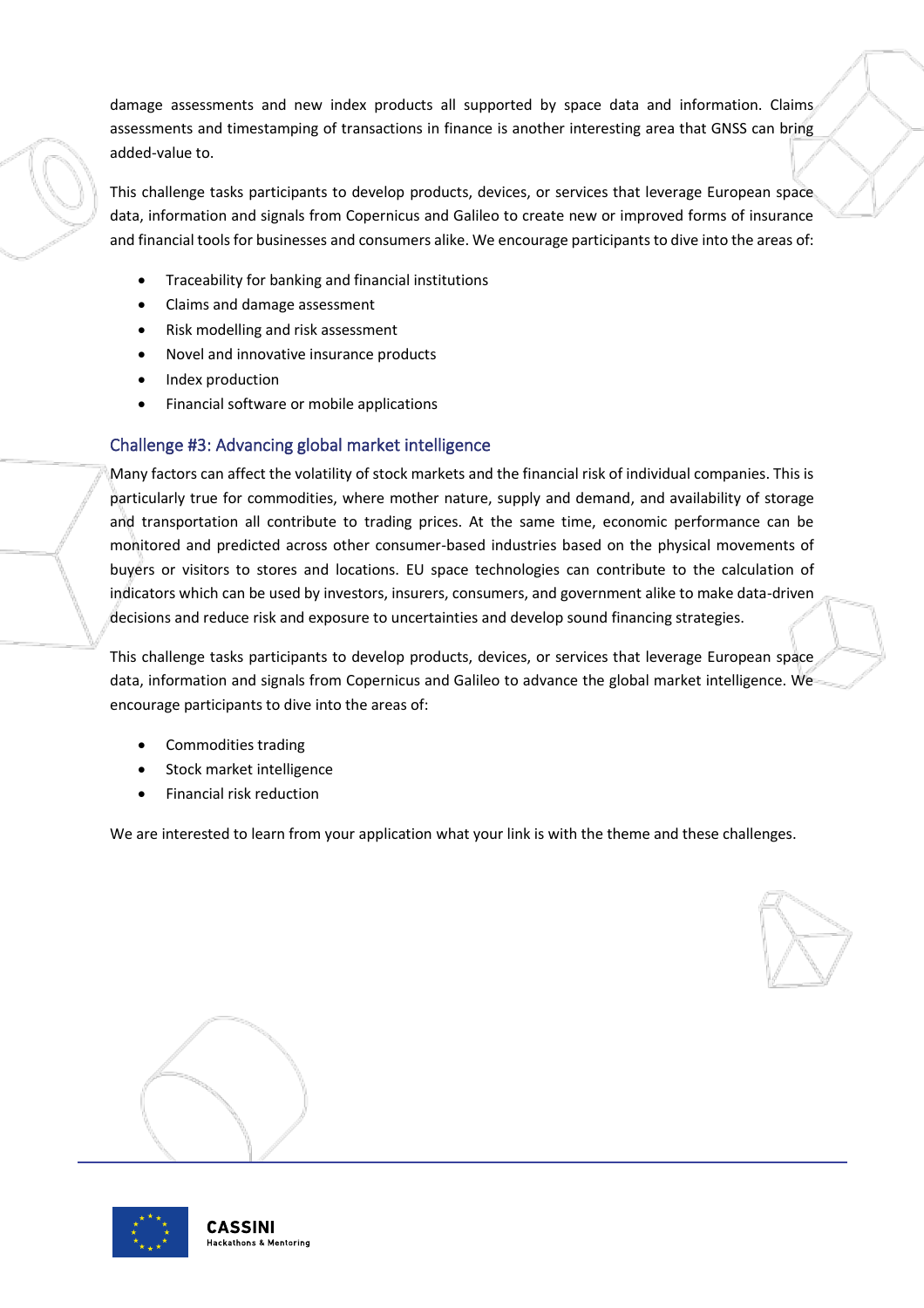# <span id="page-10-0"></span>**Local participants and teams**

Participants must register as individual, natural persons for a hackathon location. They must be of legal adult age and reside in the EU27, Norway, Iceland, or Switzerland.

The goal is to attract committed participants with technological experience and an entrepreneurial spirit, and to build new teams around ideas that have potential to last beyond the hackathon. Participants can be students, industry professionals, researchers from academia, people working for governments or nonprofits, etc. Before the hackathon, participants should have the opportunity to brainstorm new ideas and form teams around these ideas. Only teams that consist of at least three participants, with at least one business and one technical profile, and tackle a problem within one of the challenges can take part in the hackathon.

In order to ensure that all teams start from the same point and to stimulate new concepts and ideas, the hackathon has a fresh code rule (i.e. all code must be written at the hackathon or publicly available). **The event is thus not intended as an opportunity for existing start-ups to pitch their product.**

Local organisers can determine how many participants they will host based on their capabilities. Please indicate and explain how many participants/teams you expect in your application. **We believe each hackathon location should have 50 active participants in 10 to 12 teams.**





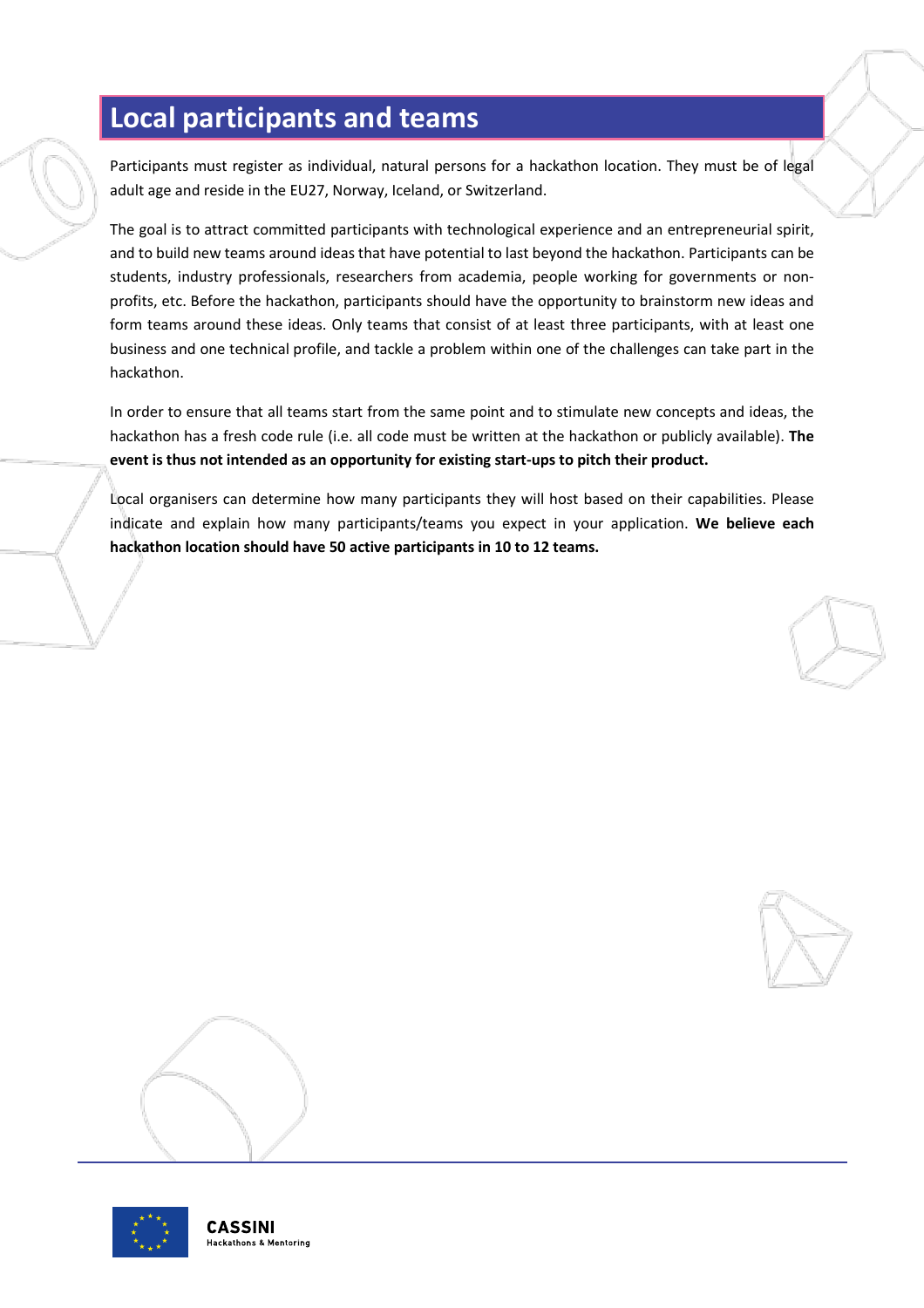# <span id="page-11-0"></span>**Local partners and sponsors**

We believe real innovation comes from collaboration across organisations. Therefore, we strongly encourage local organisers to work with other organisations from their local ecosystem.

It is up to the local organisers to gather the support of local partners that they believe are needed to run a high-quality local hackathon. We believe a local organiser and its partners should cover the aspects of business & innovation, space technology, digital technologies, finance, insurance, and investments. Local partners can be incubators and accelerators (from inside or outside the space community), technology companies (e.g. those working with emerging digital technologies, or from the space sector), businesses and organisations working in the financial sector, etc.

These partners can have different roles or add value in different ways:

- Support the promotion of the event
- Act as challenge owner for one of the challenges
- Provide interesting space or in-situ datasets related to the challenges
- Provide expertise on how to work with space data and signals or emerging digital technologies
- Help facilitating the innovation process and coaching teams
- Sponsor the venue, equipment, a prize, etc.
- $\ddot{\mathbf{r}}$

These partners can have different reasons to collaborate on the hackathon event and become part of the community. Some are interested in broadening their networks and connecting with entrepreneurial innovators. Others want to learn more about the possibilities of EU space data and signal in their sector, or they want to contribute toward solving important global challenges.

Please note that we require one organisation to take the lead, as local organiser.





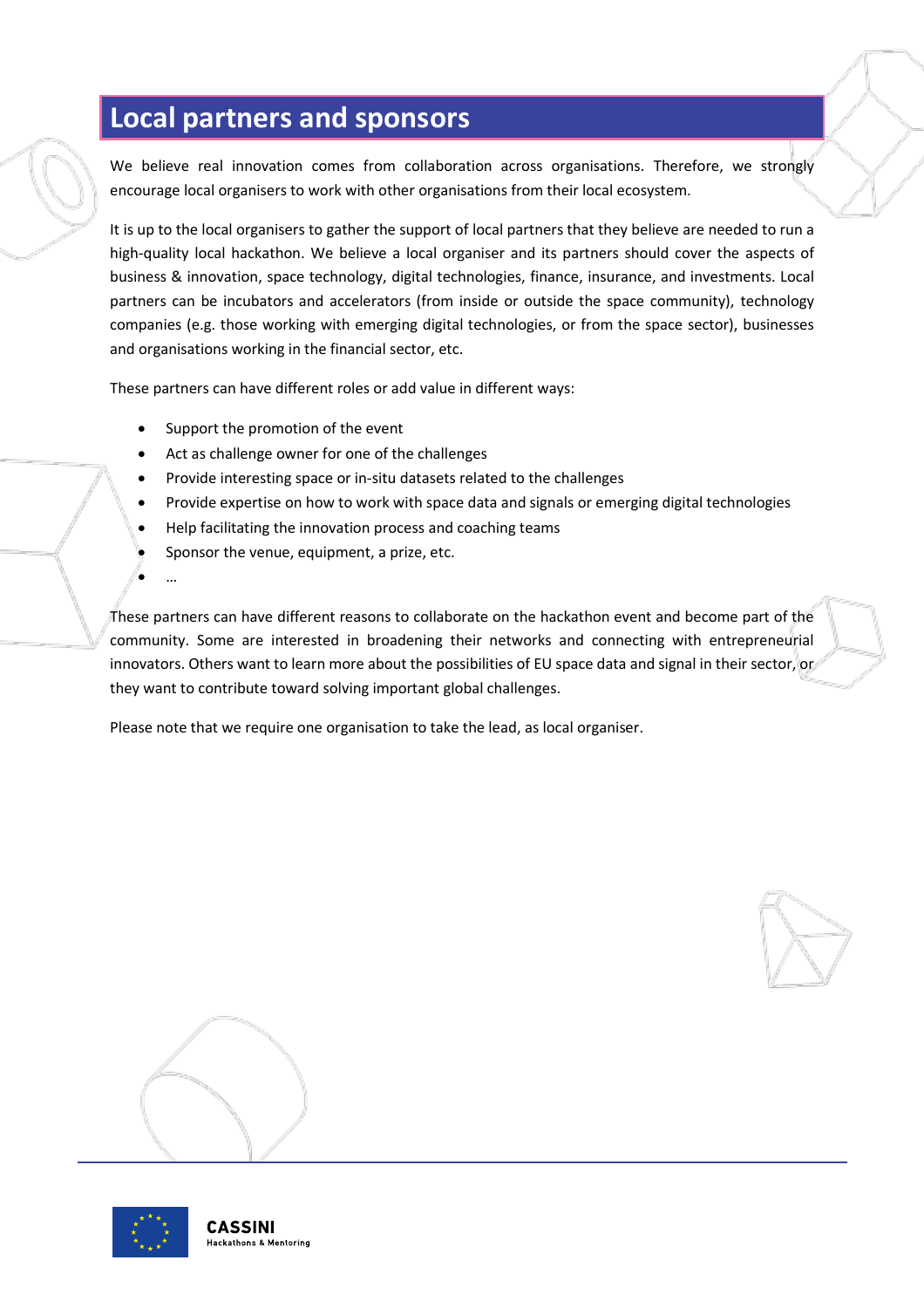# <span id="page-12-0"></span>**Competition and prizes**

Aside from being an inspiring event to discover innovative applications of European space technologies and an opportunity to collaborate with a diverse group of people with similar interest, the hackathon also has a competitive aspect.

All participating teams are challenged to deliver a compelling pitch of their idea and demonstrate the prototype they have built at the end of the hackathon weekend. Local organisers are responsible to check the pitches and prototypes, evaluate them and select a local winner. **Local organisers are encouraged to offer a prize for the winning team and the runners-up.**

Each of the 10 local winners will pitch their solution at the demo day in the week following, competing in the European-level competition. Each local organiser will coach their winning team to deliver a compelling pitch. A professional selection committee will listen to the pitches and evaluate each team. After careful deliberation, the selection committee will select the three overall winners. These winning teams **will receive 100 hours in mentoring over the six months following the hackathon**. Local organisers have the option to provide a physical location for the local winner to pitch as a part of the virtual event or for other participants to follow the event, but it is not a requirement.

A scoring matrix will be defined to assist the local evaluators and the selection committee to select the winning teams. There will be an important focus on teams' commitment to move forward with their idea following the event. Teams winning the mentoring prize should be able to benefit from it and grow into a successful start-up.





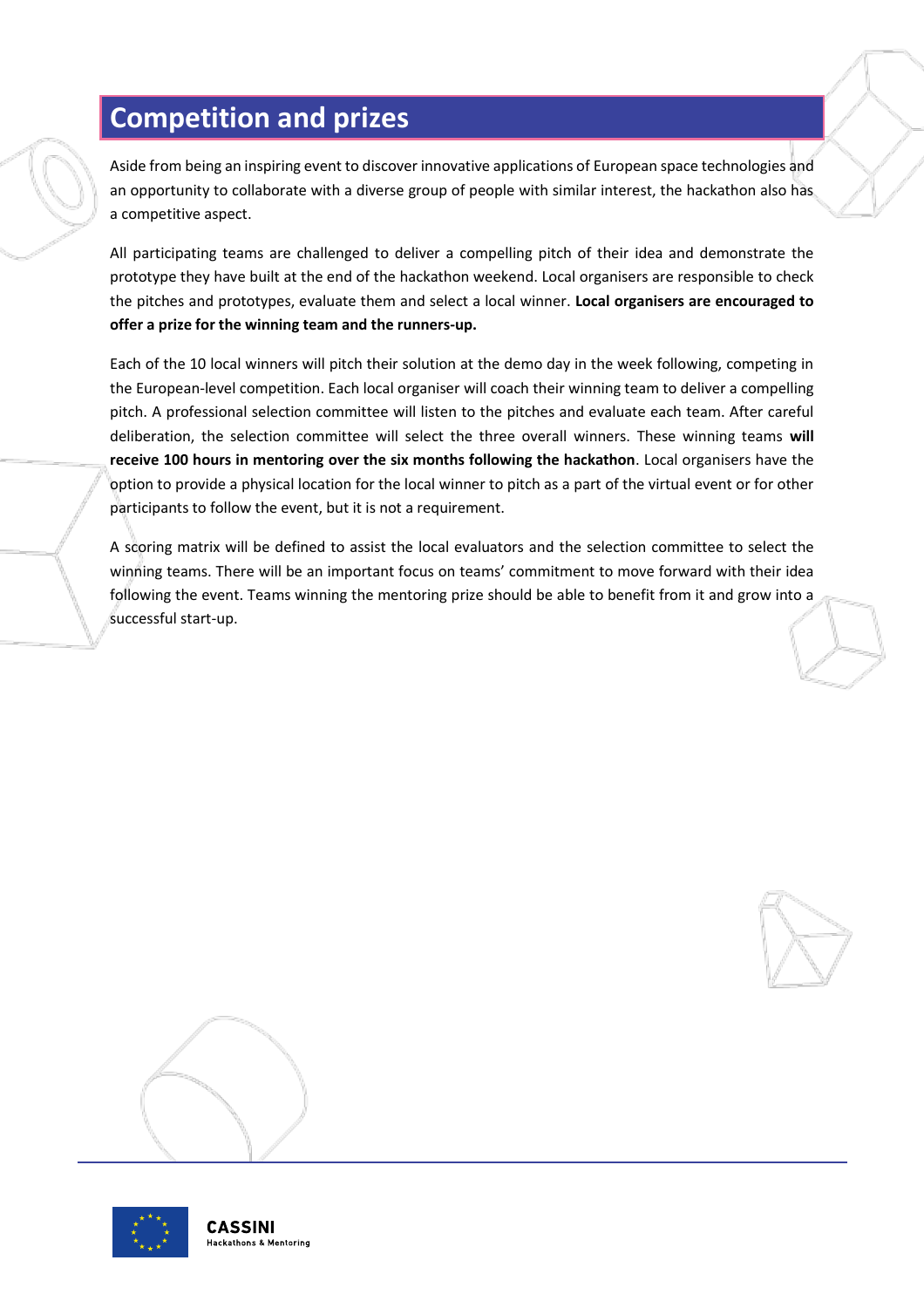# <span id="page-13-0"></span>**Support for local organisers**

The core team supports the local organisers in multiple ways.

### <span id="page-13-1"></span>Support package

Local organisers will receive a comprehensive **support package**. This includes a general expense budget of **EUR 24,000** intended for costs related to the organisation of the local hackathon, as well as in-kind communication and promotion services and a technical support package provided by the core team.

#### General expense budget

Local organisers can use the general expense budget to cover the costs directly related to the organisation of the local hackathon, up to **24,000 euro (VAT exclusive)**.

Costs that could be paid from the budget include, but are not limited to:

- Venue, catering, etc.
- General ICT equipment
- Additional audio-visual equipment
- Preparation of extra datasets
- Fees for facilitators, experts, speakers
- Personnel costs for planning, preparation, and execution
- Prize(s) for the local winner(s)

Local organisers must indicate how they will spend this budget as part of their application. The budgeted costs must be realistic estimates of the true costs. The allocation of the budget is an important part of the application. Please note that local organisers will have to list their expenses and personnel costs and provide invoices/receipts as part of the reporting after the hackathon.

The **general expense budget** will be paid out to local organisers in **two instalments**. One third of the budget will be paid out in advance **pending approval of the interim report**. The remaining two thirds of the budget will be paid out after the event has concluded and the **final is approved**.

#### Communication and promotion services

Local organisers will be provided with in-kind communication and promotion services by the core team. These services include help on a local marketing strategy and plan, paid advertising on social media, and the creation of local marketing collateral (graphic design, copywriting, translation, etc.).

Local organisers should demonstrate in their application how they wish to complement the central communication efforts with their own communication and promotion. It is also interesting to learn how they will leverage existing communication channels to spread the message of the CASSINI Hackathons and what the role of their partners can be.

#### Technical support package

The technical support package contains the basic audio-visual equipment to facilitate the connection with the central virtual hub **during the Hackathon Weekend**. The package will be shipped and delivered to the

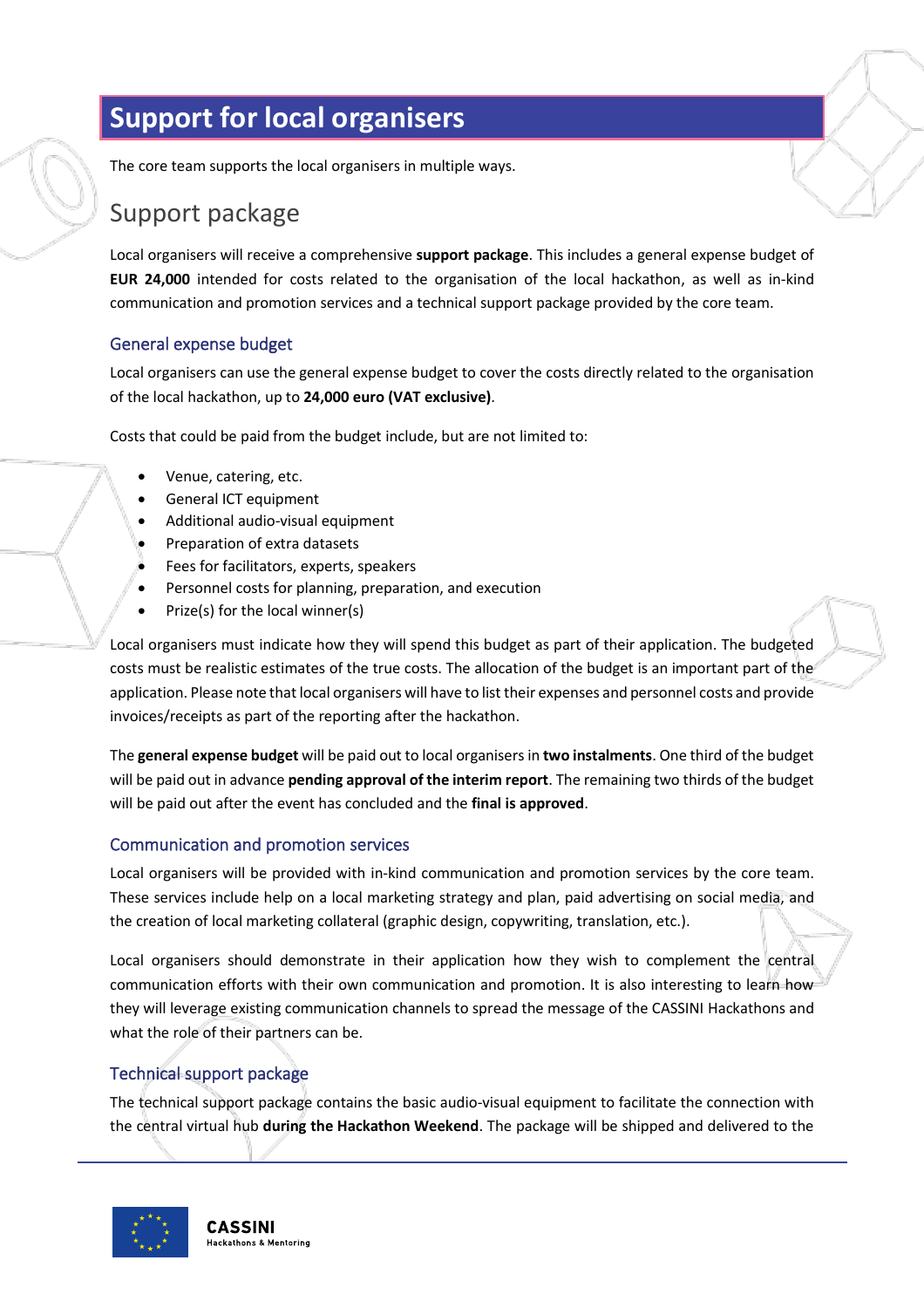local organiser, who will be responsible to set up and operate the equipment for the event. After the event, the package will be picked-up and shipped back in **7-days time after the Hackathon Weekend**.

The technical support package will include the following items:

- A laptop for video capture and live streaming
- An external keyboard
- A camera with tripod
- A microphone
- All necessary software will be pre-installed and -configured

Local organisers need to take care of the equipment while it is in their possession. The contents of the package can only be used for activities related to the organisation of the local hackathon.

### <span id="page-14-0"></span>Additional resources

Local organisers can also benefit from additional resources to run the hackathon.

#### Website & brand kit

All common information for participants (such as the challenges, on-demand training, the hackathon toolkit, etc.) will be hosted in the CASSSINI website [\(https://hackathons.cassini.eu\)](https://hackathons.cassini.eu/). The website is also the gateway to the central registration process. In addition, each local organiser has a dedicated section on the website containing information about their hackathon location (such as the local agenda, practicalities, experts, sponsors, prizes, etc.). The website is managed and updated by the core team, based on the local content provided by the local organisers.

Next to the website, the core team provides local organisers with access to a managed mailing platform for mass-communications to registered participants in a GDPR-proof way.

You will also receive a brand kit with guidelines on the visual identity, branded templates, and some associated visuals. This enables you to apply the visual identity across all material developed for the hackathon. The visual identity and core messages should be respected in all external communication for the hackathon location.

#### Platforms & tools

You will receive access to a common hackathon and event platform that will be set up for the whole hackathon. The platform will be available for the duration of the event. It will include functionalities like registration, team formation and project submission. In addition, the platform will be able to host a live stream, organise virtual sessions and facilitate questions and answers.

In addition to the virtual event platform, a chat environment will be set up for the whole hackathon community. The chat environment will be available from the launch of promotion activities. Local organisers will have administrative rights when possible. This enables them to reach their participants easily before, during and after the event. Also, participants can chat with each other, within teams and across teams.

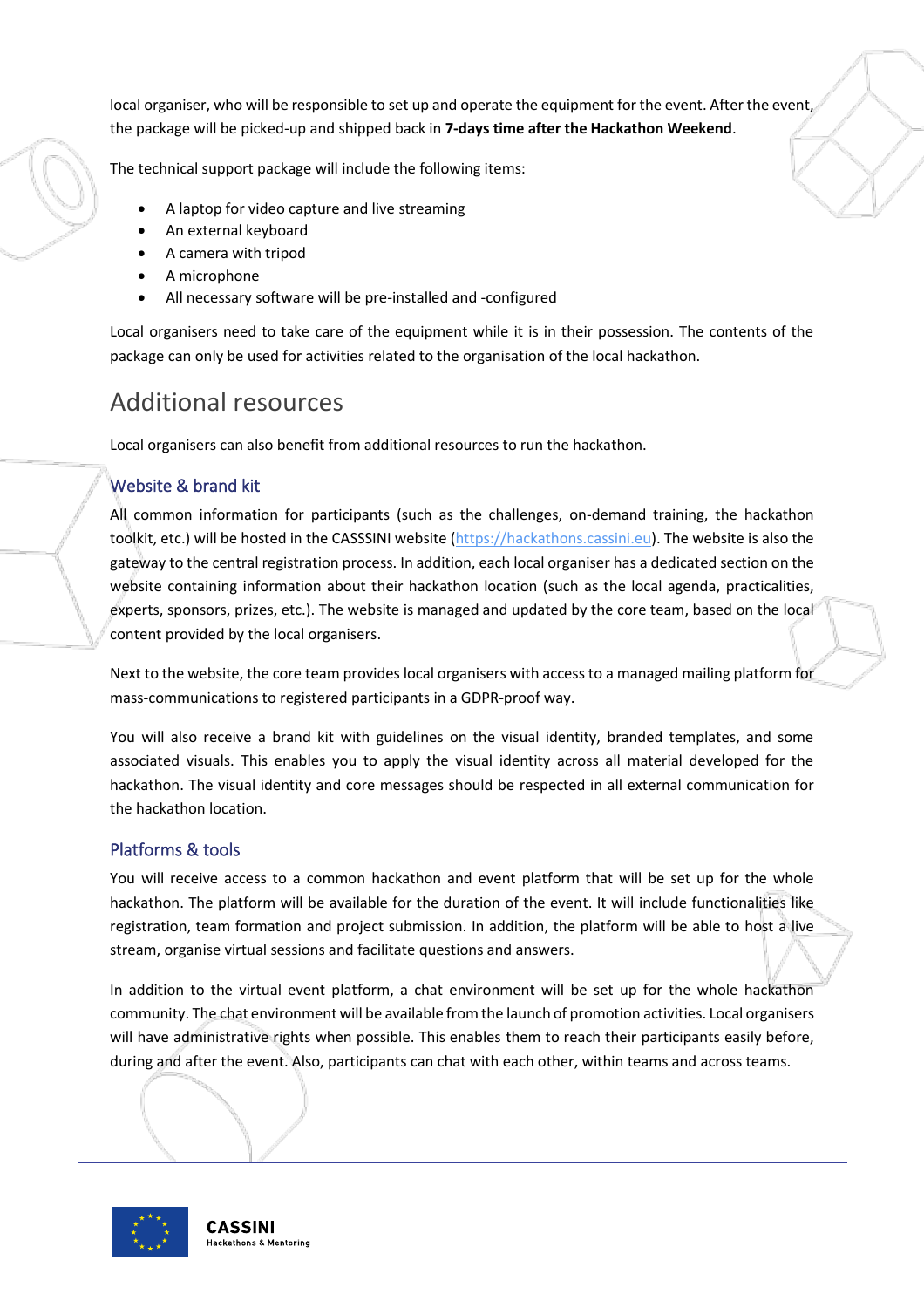#### Hackathon resources

Local organisers will receive a set of hackathon resources that includes a blueprint of the event, a playbook for participants, canvasses, an evaluation matrix and much more.

#### Challenges & datasets

The challenges will be defined for the whole hackathon. Local organisers will receive background information and presentation material about the theme and its challenge.

For working with Earth observation data, a prepared data cube based on Copernicus data and information will be provided. This will enable participants to have a head start and not spend unnecessary time on data preparation. This dataset will be limited in geographical and temporalscope. Of course, local organisers are also encouraged to complement this dataset with their own locally relevant (space or in-situ) datasets, or datasets provided by partners, if these fit into the defined challenges.

#### Cloud infrastructure

To deliver the data cube and allow participants to perform cloud processing, participants will be provided with access to a DIAS platform (https://www.copernicus.eu/en/access-data/dias). For each edition of the CASSINI Hackathons we work with one DIAS provider. This provider will ensure training in advance of the hackathon and support during the hackathon. An expert will be available during the hackathon as well to assist teams with troubleshooting.

#### Community of experts

A community of experts will be available online to help teams on a one-on-one basis. These are experts in fields related to space technology, the theme, and innovation methodologies.

Local organisers are also encouraged to provide experts to help participants in the hackathon. These can be experts in the challenge-matter, space technologies, emerging digital technologies or business and entrepreneurship.

Local organisers can determine how many experts are needed based on the number of participants and the type of support provided to participants. We think it is good for a hackathon location **to have 5 to 10 experts to support the participants.**

#### Code repository

A common code repository will be provided, where sample code from previous participants can upload their code as open source.

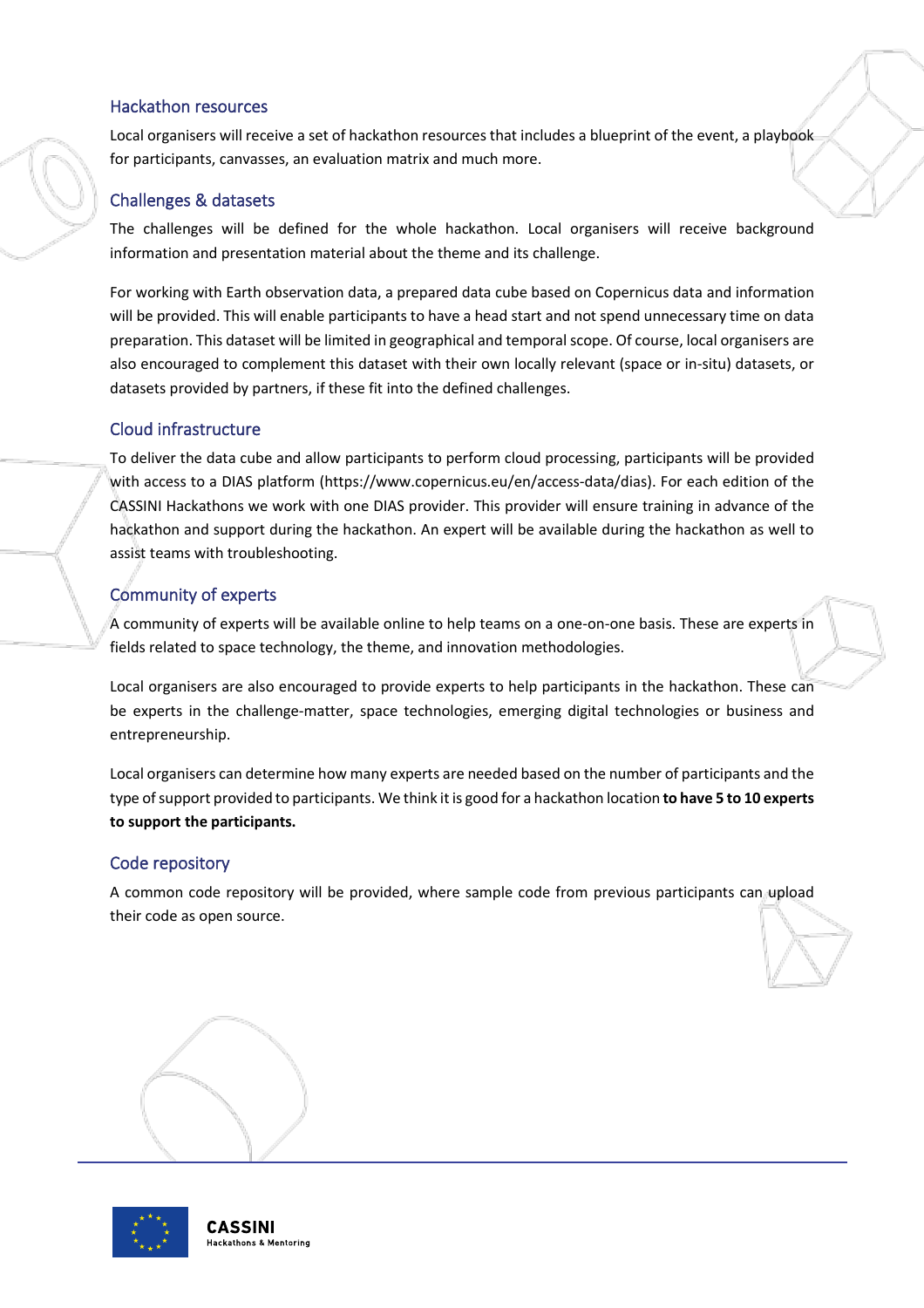# <span id="page-16-0"></span>**Other topics**

### <span id="page-16-1"></span>Local languages

The main language of the CASSINI Hackathon will be English. Local organisers can facilitate the local hackathon and provide workshops and trainings in one or more local languages. However, the main communication and the interactions with the central virtual hub must be in English. The project summaries, prototypes, and pitch presentations that the teams submit must be in English as well.

# <span id="page-16-2"></span>Reporting

Local organisers are required to provide both, **an interim report and a final report** on their activities and results.

The interim progress report is a forward-looking report that is will be due at the beginning of September and should contain the following. A summary of your planning efforts and overview of your activities until the end of the hackathon edition. The updated information about partners/sponsors, actions in the big ideas campaign, local hackathon programme, … (all information that should be on the website).

The final report is a backward-looking report that should be delivered after the hackathon in November. The report should contain an overview of all activities, the impact of the action and a listing of the expenses and personnel costs that are covered with the general expense budget. The report should also contain the invoices/receipts for the expenses.

### <span id="page-16-3"></span>Data protection compliance

The CASSINI Hackathons & Mentoring is a programme of the European Union, managed by the European Union Agency for the Space Programme (EUSPA). This means stricter data protection regulations apply than those you have to follow as a private company, in particular regulation (EU) 2018/1725. These regulations need to be followed by contractors and subcontractors as well. As direct impact of this, the channels that you have available to communicate with hackathon participants will be managed by the core team. Due to consent management, local organisers can contact participants only via the mailing platform [\(MailerLite\)](https://www.mailerlite.com/) for mass mailings, or through the hackathon platform [\(TAIKAI\)](https://taikai.network/hackathons) for individual messages. **Direct contact with participants via email will not be possible.**



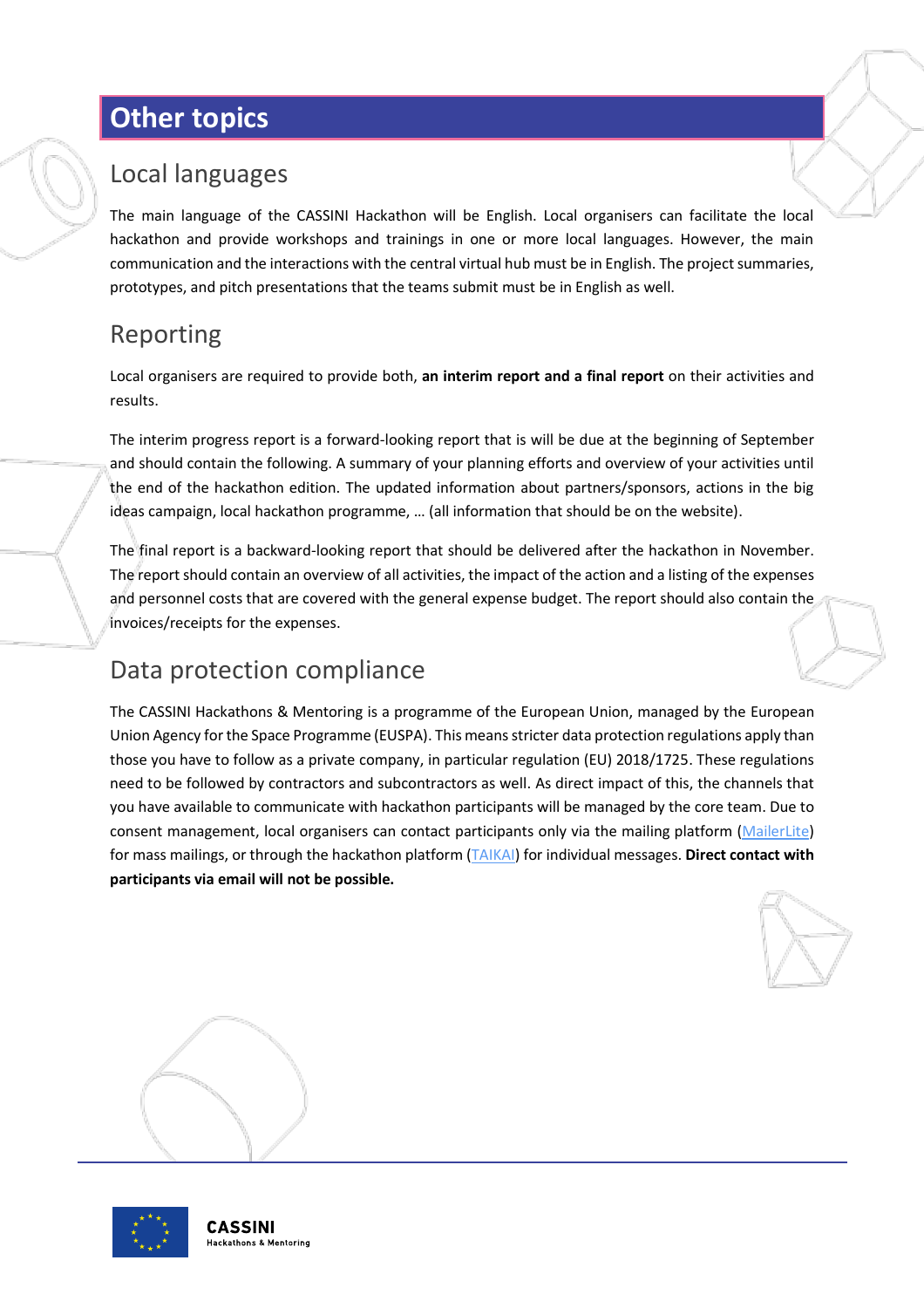# <span id="page-17-0"></span>**Frequently asked questions**

#### **Will the event be virtual, hybrid or physical?**

If local COVID-19 measures allow it, local organisers can organise the local hackathon as a hybrid event. However, local organisers should in any case be prepared and open to receive remote participants.

#### **Can we organise a local hackathon with a consortium?**

Yes. It is good practice to involve all partners closely with the organisation of the local hackathon for the best result. However, we require one partner that is the end responsible for the local hackathon. This partner will be our main point of contact and the recipient of the support package.

#### **Can a natural person organise a local hackathon?**

Local organisers must be a legal entity of the EU27, Norway, Iceland, or Switzerland; or have established their organisation in the territory of one of these countries. A legal entity is either a natural person, a private company, or a public law body. So yes, a natural person can in principle apply. Of course, the natural person would need have to have a VAT number. Like all applicants, they will also need to demonstrate the organisational capability to organise a local hackathon.

#### **Which costs can be paid from the general expense budget?**

All costs directly related to the organisation of the local hackathon are eligible. Personnel costs and costs of freelancers can also be paid from the budget. See the application guide for more examples.

#### **Should we include VAT in the budget?**

No. The budget should contain the estimated costs without VAT. Please note that the general expense budget of 24,000 euro is VAT exclusive.

#### **Is co-funding from other sources required?**

No. You can choose to self-fund the costs that are not covered by the support package. It is also possible to work with partners that contribute in-kind or cash. It is highly recommended at least to have in-kind sponsors. Please indicate other sources of funding in your application and budget.

#### **How much co-funding can we accept?**

We do not impose a limit. However, the local hackathon must remain true to the concept and requirements explained in this application guide.

#### **Do I need to look for sponsors?**

No. But it is highly recommended to work at least with in-kind sponsors.

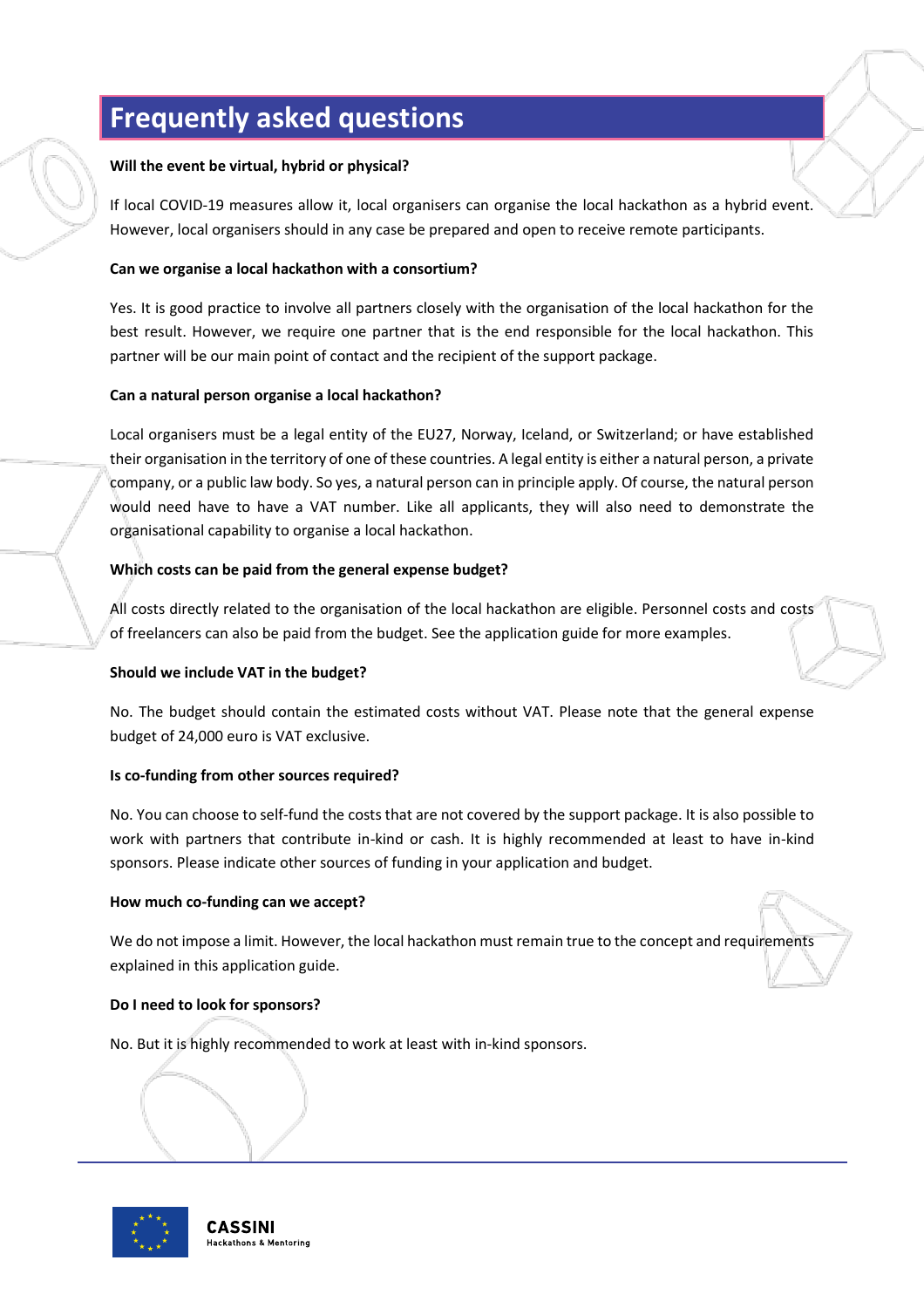#### **Who are the ideal participants?**

Participants can be students, professionals from industry or from academia, people working for governments, non-profits, etc. Keep in mind that the goal is to attract committed participants and build new teams around ideas that have potential to last well beyond the hackathon.

#### **How old should participants be?**

Participants must be 18 years old. It is up to the local organiser to determine what the most interesting target groups are.

#### **Is the hackathon intended for established start-ups only?**

Not at all. The hackathon is intended for a much broader audience. In fact, the hackathon is intended to form new teams. Nevertheless, individuals who know each other (colleagues, friends, …) can form teams after registration.

#### **Can we accept participants from multiple countries?**

Yes. Participants residing in the EU27, Norway, Iceland and Switzerland can participate in any of the local hackathons.

#### **Can we accept participants from all over the world?**

No. Only people with residence in the EU27, Norway, Iceland and Switzerland can participate.

#### **Can we target participants from multiple countries?**

Yes. As there are only 10 locations per hackathon, there will be many potential participants without a hackathon in their country. You can reach out to those in neighbouring countries to invite them to participate.

#### **How many participants and teams should a local hackathon have?**

Local organisers can determine how many participants they will host based on their capabilities. We think it is good for a hackathon location to have 50 active participants in 10 to 12 teams.

#### **Do I need to set up dedicated social media channels for the local hackathon?**

No. You should not set up new social media channels. Instead use your existing channels and make use of the official hashtags.

#### **Will the hackathon weekend programme be set for the whole hackathon?**

Partly. The hackathon programme will contain several interaction moments with all participants, through the central virtual hub. We will also provide guidelines on how to structure the hackathon. The local organisers have freedom to shape the rest of the programme with hacking, coaching, workshops, trainings, presentations, or other activities.